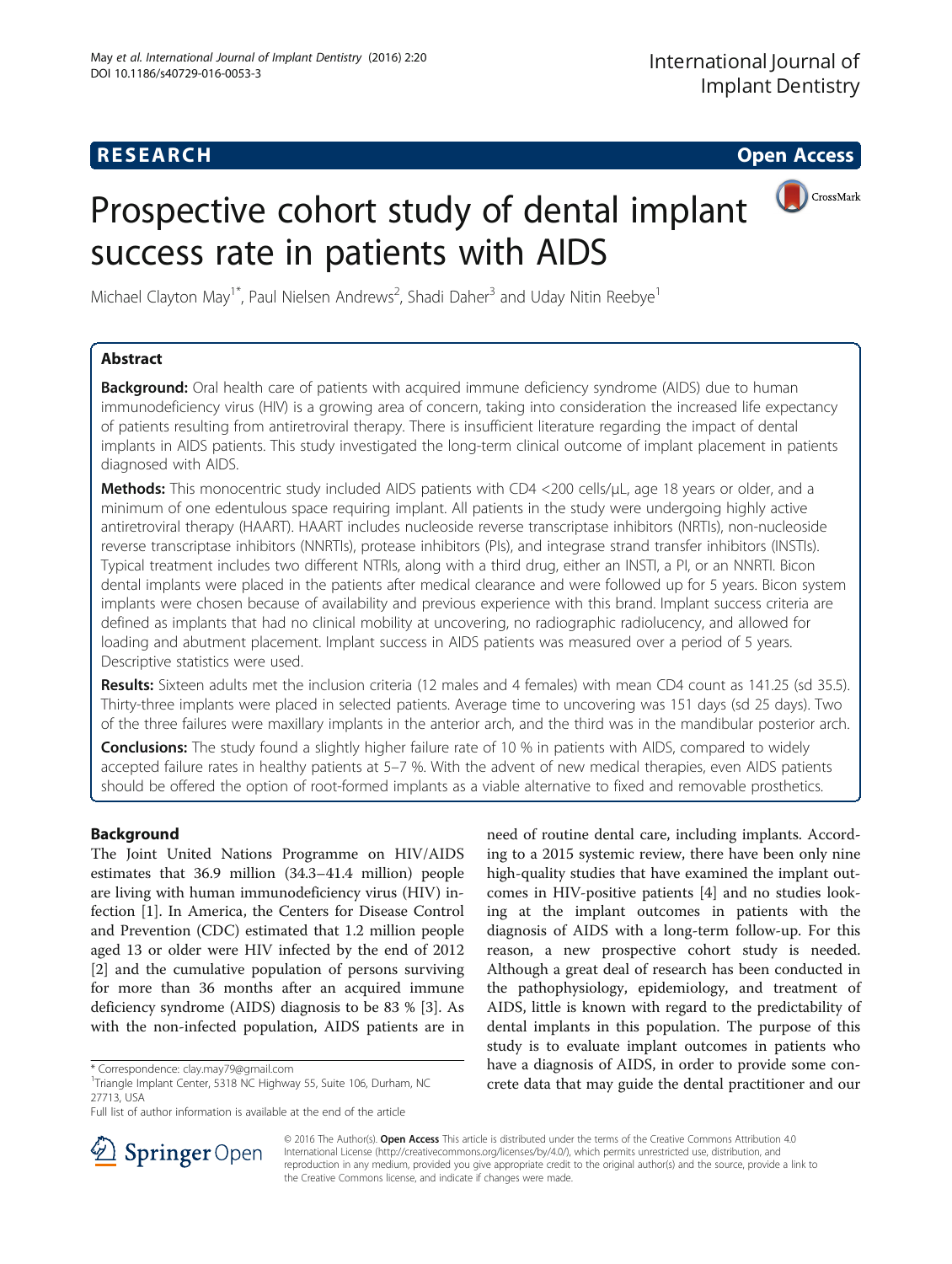medical counterparts when faced with treatment planning of these patients.

#### Methods

Our study is a prospective study looking at the failure rates in root-formed implants in AIDS patients at 5 years post-surgical placement of the implant fixtures. Patients recruited for the study had to meet inclusion criteria which included diagnosis of AIDS measured by a preoperative cluster of differentiation 4 (CD4) <200 cells/ μL, age 18 years or older, and a minimum of one edentulous space requiring an implant as a viable restorative option. Exclusion criteria included current smokers, active periodontal disease, and non-restored remaining dentition. The study was conducted at a North Carolina community health center which serves a large group of patients infected with HIV, of which a substantial number met the CDC criteria for AIDS, CD4 <200 cells/μL [[5\]](#page-4-0). All participants recruited for the study were patients of the health center under the care of the center's HIV specialist and were patients of record of the center's dental clinic. Patients did not receive any financial compensation for participating in the study. Internal review board approval was granted for this study.

Bicon® root-formed implants were placed in all patients. These implants were chosen because of availability and previous experience with this brand. All patients that met the inclusion criteria gave consent and had a preoperative discussion on the risks associated with implant surgery. All cases were presented at implant rounds, and a comprehensive restorative work-up including panoramic and periapical radiographs, study models, and treatment plan was completed prior to surgical placement of any implants. Pre-operative medical work-up included medical clearance by the patients' physician, CD4 counts, and viral loads. No perioperative antibiotics were given.

Post-operatively, all patients were placed on chlorhexidine gluconate 0.12 % rinse. No post-operative antibiotics were prescribed. All patients in the study were undergoing highly active antiretroviral therapy (HAART). HAART includes nucleoside reverse transcriptase inhibitors (NRTIs), non-nucleoside reverse transcriptase inhibitors (NNRTIs),

protease inhibitors (PIs), and integrase strand transfer inhibitors (INSTIs). Typical treatment includes two different NTRIs, along with a third drug, either an INSTI, a PI, or an NNRTI. Patients on HAART and Pneumocystis pneumonia (PCP) prophylactic medications were told to continue their current regimen. All implants were placed by the same two dental surgeons, and all patients were followed by the center's HIV/AIDS specialist. Patients were followed up at 1 week, 4 weeks, at uncovering (4–7 months), and then yearly till 5 years. The bone quality and consistency of this cohort did not differ from the same age and gender non-AIDS population. Infection, mobility, need for implant removal, non-bony union, and clinical mobility were considered to be implant failures. Implants with exposed threads were considered failures. Implant success criteria constituted implants that had no clinical mobility at uncovering, no radiographic radiolucency, and allowed for loading and abutment placement.

Standard descriptive statistics were used to examine the distribution of key variables (age, gender, CD4 count at baseline and follow-up, and failure rate) in the sample. Due to the small sample size in this study  $(n = 16)$ , the relationship of CD4 count and failure will be examined graphically and cases which failed are discussed individually in the "Results" section. A bar chart is presented to examine the relationship between implant survival and CD4 count at baseline. A non-parametric survival curve (using the Kaplan-Meier method) is estimated for individual implants  $(n = 33)$ , which depicts the relationship between implant survivorship and time since procedure.

#### Results

Descriptive statistics are presented in Table 1. Sixteen  $(n = 16)$  patients met our inclusion criteria and were included in our study. The sample included 12 males and 4 females. The mean age at enrollment was 36.2 years (sd 8.83 years). The mean CD4 count at the time of placement was 141.25 (sd 35.5). A total of 33 implants were placed in the 16 patients, including 5 mandibular implants and 28 maxillary implants. The average time to uncovering was 151 days (sd 25 days) for all implants that did not fail. Tables [2](#page-2-0) and [3](#page-2-0) present

**Table 1** Descriptive statistics ( $n = 16$  patients)

| Variable                           |        | Number | Mean (percentage) | Standard deviation       |
|------------------------------------|--------|--------|-------------------|--------------------------|
| Age (years)                        |        | 16     | 36.19             | 8.83                     |
| Sex                                | Male   | 12     | (75)              |                          |
|                                    | Female | 4      | (25)              | $\overline{\phantom{0}}$ |
| CD4 count (cells/mm <sup>3</sup> ) |        | 16     | 141.25            | 35.5                     |
| No. of implants                    |        | 33     |                   |                          |
| No. of implants that failed        |        | 3      | (9.1) (% failed)  | $\overline{\phantom{0}}$ |
| Average time to failure (days)     |        |        | 29.7              |                          |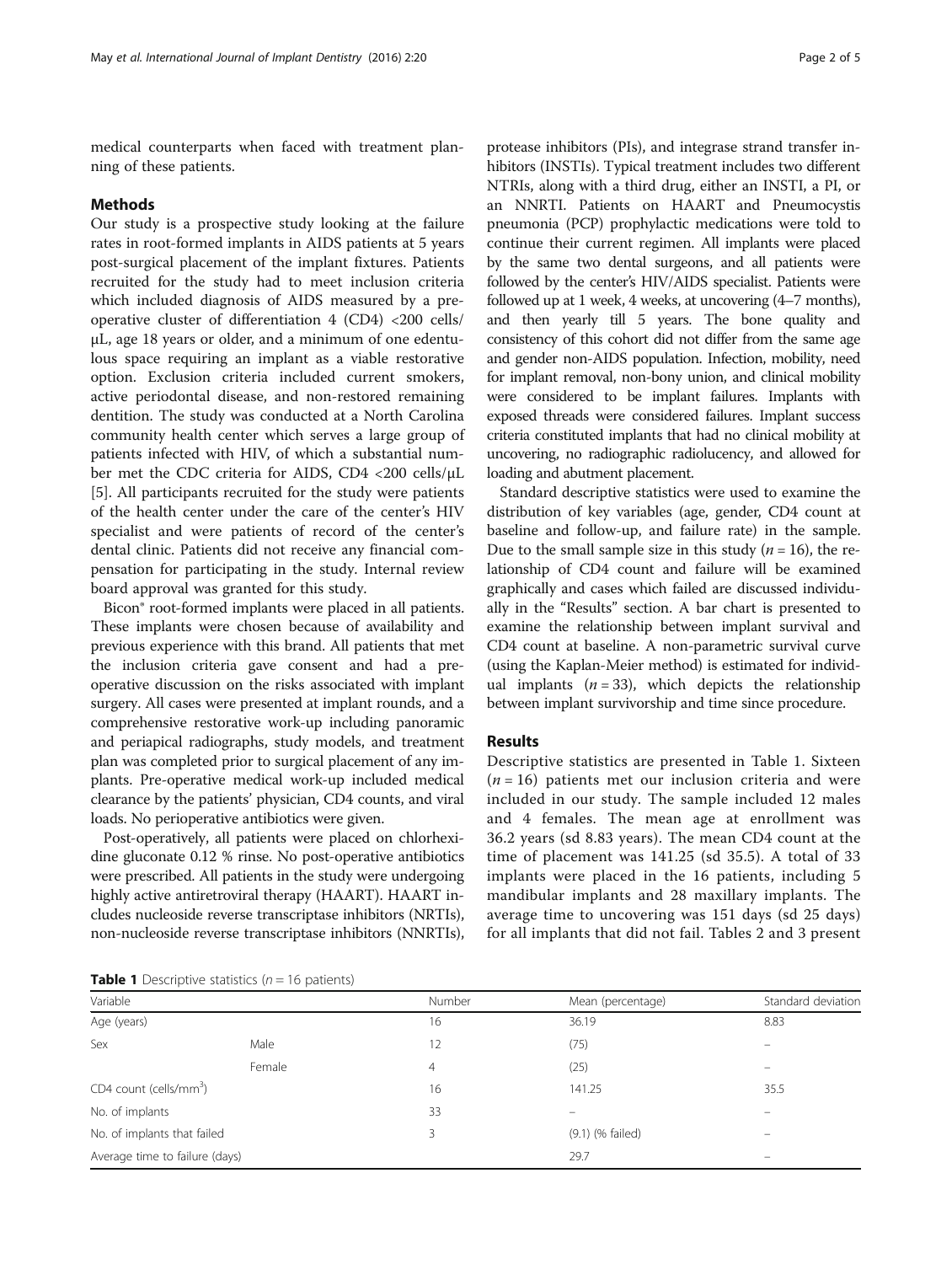<span id="page-2-0"></span>Table 2 Frequency table of implant site

| Implant site | Frequency      | Percentage |
|--------------|----------------|------------|
| 15           | $\overline{2}$ | 6.06       |
| 14           | 1              | 3.03       |
| 13           | 3              | 9.09       |
| 12           | $\overline{4}$ | 12.12      |
| 11           | 7              | 21.21      |
| 21           | 4              | 12.12      |
| 22           | 1              | 3.03       |
| 23           | 3              | 9.09       |
| 24           | 1              | 3.03       |
| 25           | $\overline{2}$ | 6.06       |
| 35           | 1              | 3.03       |
| 33           | 1              | 3.03       |
| 43           | 1              | 3.03       |
| 45           | 1              | 3.03       |
| 46           | 1              | 3.03       |
| Total        | 33             | 100        |

the distribution of implant site and implant size, respectively. A total of three implants, in two patients, failed prior to uncovering. This is shown graphically in Fig. 1. In the patient with one failure, the implant failed at post-op day 12 secondary to infection. In the patient with two failures, two failed secondary to non-bony union, at post-op days 31 and 46. Two of the three failures were maxillary implants in the anterior arch, and the third was in the mandibular posterior arch. A Kaplan-Meier survival function is shown in Fig. 2.

#### Discussion

Since the AIDS epidemic reared its head in the 1980s, the nature of this disease has quickly evolved from a devastatingly debilitating disease to one of chronicity. These patients are requesting for and are entitled to the optimal restorative treatment plans, many of which include dental endosteal implants. Several authors have delved into the realm of implantology in the HIVpositive patient, but there is only one study specifically

Table 3 Frequency table of implant size

| Implant size    | Frequency | Percent |
|-----------------|-----------|---------|
| $4.5 \times 11$ | 7         | 21.21   |
| $4.5 \times 8$  | 1         | 3.03    |
| $4 \times 11$   | 10        | 30.3    |
| $4 \times 8$    | 13        | 39.39   |
| $5 \times 11$   | 1         | 3.03    |
| $5 \times 8$    | 1         | 3.03    |
| Total           | 33        | 100     |





for the AIDS patient (CD4 count  $\langle 200 \text{ cells/}\mu\text{L} \rangle$ , though patients were followed up for 6 months only [\[6](#page-4-0)]. The two criteria generally used to ascertain the immunological status and disease progression of the HIV-positive patient are (1) viral load and (2) CD4 count. Viral load although controversial in its ability to quantify disease progression is stratified as high (5000–10,000 copies/mL), low (200–500 copies/mL), and as a treatment goal to be less than 50 copies/mL. The CD4 count has become the mainstay to our infectious disease colleagues to tailor the medicinal regiment of the HIV-positive and AIDS patient. The prophylactic medications administered are based upon the particular range of the CD4 count. This value is used as a window to predict the type of organisms the patient is susceptible to. We stratified our study population by these means in an effort to note any such trends.

As the HIV-positive patient reaches the low end of CD4 spectrum and manifests AIDS, this puts the patient in a further immunocompromised state, opening the doors to a multitude of opportunistic infections and neoplasia. One may erroneously hesitate to offer this patient the full scope of dental restorative options because of lack of awareness. Intuitively, one may expect this person to be more prone to infection, possessing a poorer quality of bone and

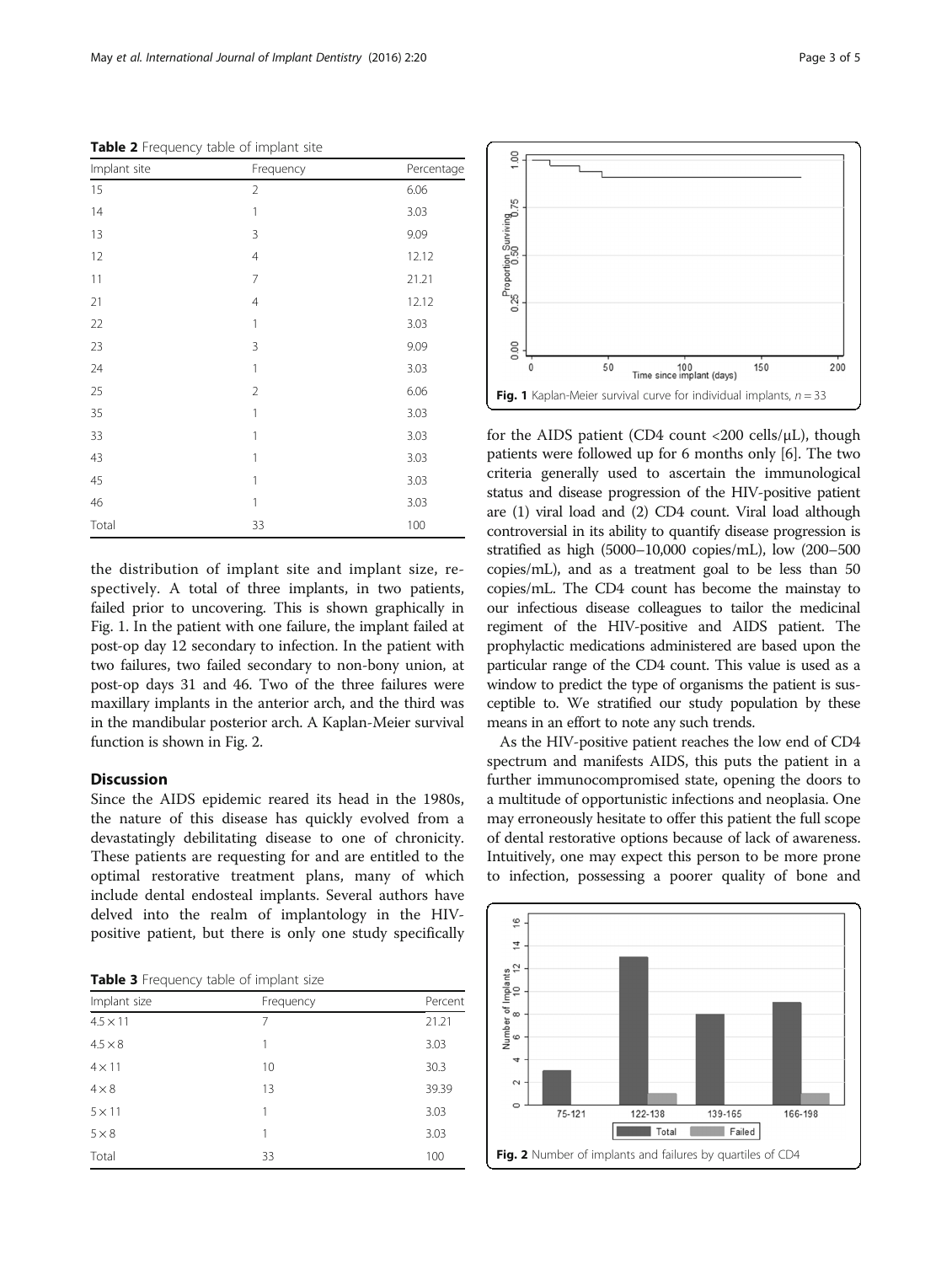<span id="page-3-0"></span>compromised healing from surgery. These concerns may lead the dental surgeon to favor non-surgical restorations, prophylactic antibiotics, and a lower expectation of success if implants are to be placed.

Generally speaking, the use of antibiotics in dental implantology has been controversial. Amongst the reasons for early (preloading) implant failure are bacterial contamination, systemic disease, chemotherapy, overheating of bone, poor recipient site bone quality, and poor bone to implant contact upon surgery. After the prosthetic phase of the implant restoration, loading forces exceeding the bone to implant interface is an additional cause of early failure. Prophylactic antibiotics are shown to reduce dental implant failure but do not have much influence on post-operative infections [\[7](#page-4-0)]. The organisms most responsible for infections associated with the failing implant in a "healthy" patient are predominantly Gram-negative anaerobic rods [[8\]](#page-4-0).

Anecdotally, many practitioners have decided to administer prophylactic antibiotics to all of their patients receiving endosteal implants while others have taken a more conservative approach. A survey of 102 periodontists revealed that >50 % prescribe antibiotics in 10 specific periodontal or implant-related clinical circumstances [[9\]](#page-4-0). A metaanalysis of patients HIV positive and with AIDS revealed no evidence of increased risk of complications associated with dental procedures [\[4](#page-4-0)].

HIV causes systemic infection with diverse multiorgan system manifestation, musculoskeletal symptoms often being the first clinical indication of the presence of disease. Habermann et al. in a study of 41 patients noted an increased infection rate of 12.7 % in HIV-positive hemophiliacs and non-hemophiliacs undergoing total joint arthroplasty. They also reported that there was no difference in functional outcomes in non-hemophilic HIVpositive and HIV-negative population after the surgery [[10\]](#page-4-0). Supporting the above findings, a retrospective analysis of patients from 2003 to 2010 showed that none with CD4 indicative of AIDS at the time of total joint replacement developed implant infection [\[11](#page-4-0)].

In HIV-infected patients, CD4 count and albumin levels negatively correlate with incidence of postoperative sepsis, whereas surgical infections and previous major surgical procedures positively correlated with the incidence of post-operative sepsis [[12\]](#page-4-0). Thirty-five HIV-infected patients undergoing abdominal operations with pre-operative CD4 <200 or CD4/CD8 ratio <0.15 had overall higher post-operative sepsis morbidity [\[13\]](#page-4-0).

Regarding dental procedures, a retrospective crosssectional study of 101 HIV patients was done from 2003 to 2005. Complication rate was found to be 2.2 % overall and 4.8 % after invasive dental procedures. No relationship was found between complications and immunological values [\[14](#page-4-0)]. Another study examining healing response

In summary, our study indicated that dental endosteal implants placed in a population of AIDS patients under good surgical and prosthetic planning and surgical technique have no significant difference in failure rate than those placed in healthy patients. Therefore, this restoration should be made available to HIV-seropositive patients, including those patients meeting the criteria for an AIDS diagnosis. The success of the implants appears to be independent of CD4 count.

#### Conclusions

Our study found a slightly higher failure rate of 10 % in patients with AIDS, compared to widely accepted failure rates in healthy patients at 5–7 %. A cohort sample size of 33 may be considered small for statistical power; however, the results from this study could lead to larger future prospective cohort studies with additional funding to recruit a larger cohort and comparison groups. The advent of new medical therapies has changed the face of HIV/AIDS in the western world. These patients live long and productive lives and should be offered the option of root-formed implants as a viable alternative to fixed and removable prosthetics.

#### Abbreviations

AIDS: Acquired immune deficiency syndrome; CD4: Cluster of differentiation 4; CDC: Centers for Disease Control and Prevention; HAART: Highly active antiretroviral therapy; HIV: Human immunodeficiency virus; PCP: Pneumocystis pneumonia

#### Authors' contributions

Primary author MCM participated in analyzing the data and coordination of the study and presentation and helped draft the manuscript. Second author PNA drafted and revised the manuscript and tables. Third author SD revised the manuscript. Fourth author UNR carried out all the surgical implant procedures, conceived of this study, and participated in all the statistical interpretation and overall coordination. All authors read and approved the final manuscript.

#### Competing interests

Michael C. May, Paul N. Andrews, Shadi Daher, Uday Nitin Reebye declare that they have no competing interests.

#### Ethics approval and consent to participate

All patients that met the inclusion criteria gave consent and had a pre-operative discussion on the risks associated with implant surgery. IRB approval and direction was provided by Rafael Torres; University of North Carolina, Chapel Hill.

#### Author details

<sup>1</sup>Triangle Implant Center, 5318 NC Highway 55, Suite 106, Durham, NC 27713, USA. <sup>2</sup>University of North Carolina, Chapel Hill, NC, USA. <sup>3</sup>Boston University, Boston, MA, USA.

#### Received: 1 February 2016 Accepted: 12 July 2016 Published online: 28 September 2016

#### References

- 1. United Nations AIDS Report. 2014. [http://www.unaids.org/sites/default/files/](http://www.unaids.org/sites/default/files/media_asset/GARPR_2014_guidelines_en_0.pdf) [media\\_asset/GARPR\\_2014\\_guidelines\\_en\\_0.pdf.](http://www.unaids.org/sites/default/files/media_asset/GARPR_2014_guidelines_en_0.pdf) Accessed 07 Oct 2015.
- 2. Centers for Disease Control and Prevention: Statistics. 2013. [http://www.cdc.](http://www.cdc.gov/hiv/statistics/basics/index.html) [gov/hiv/statistics/basics/index.html](http://www.cdc.gov/hiv/statistics/basics/index.html). Accessed 09 Oct 2015.